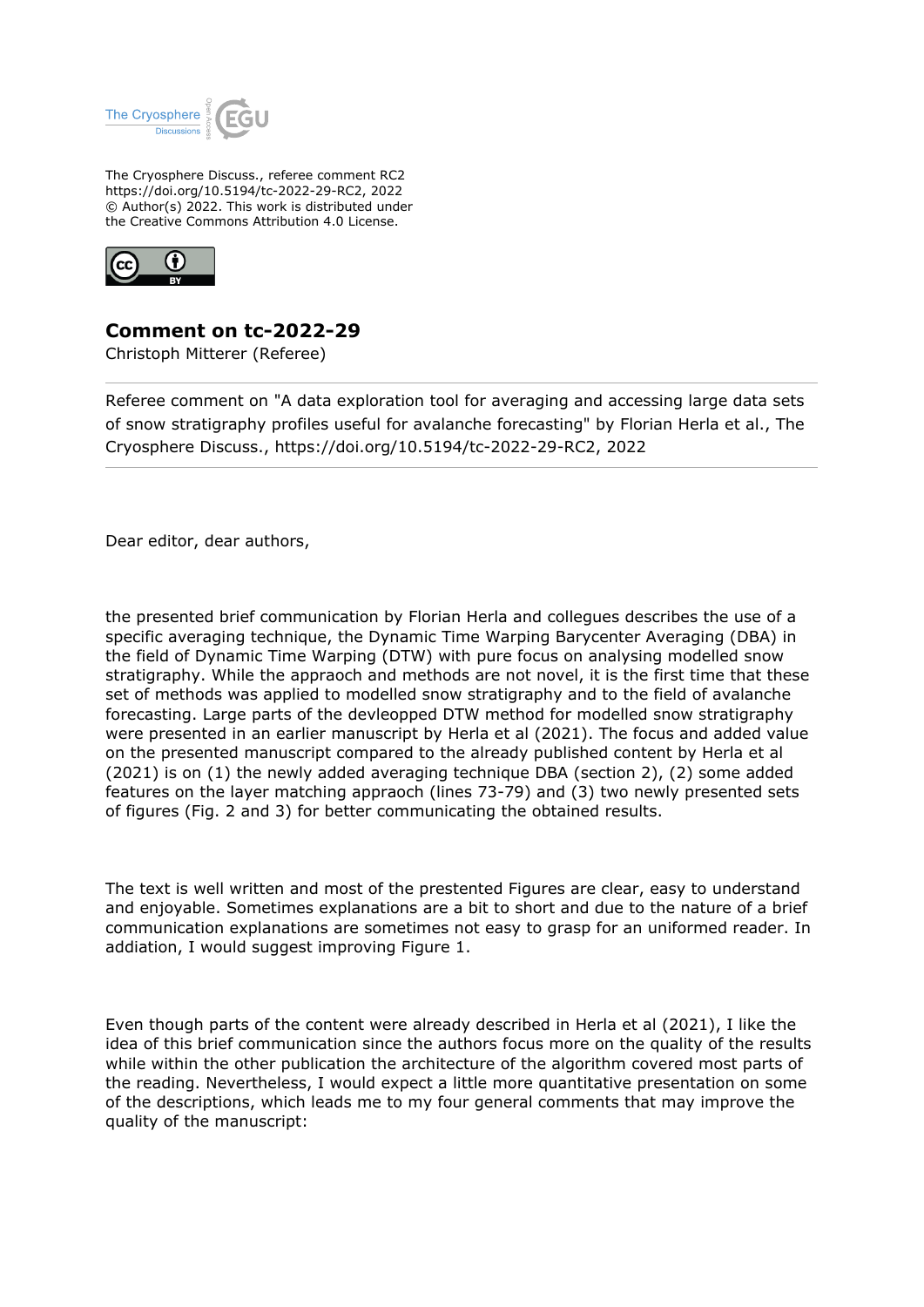- As stated, Figure 1 is a bit confusing and hard to understand. Could you maybe use less profiles in between and describe the workflow a bit more in detail within the graph. In addition, add some more description within the caption.
- You state that for the DBA it is essential to start the interation by choosing initial condition profiles strategically (line 89). How influential is that condition of the initial profile? Or with other words, if I miss to chose my starting position carefully, does the algorithm support me and is able to find weak layers that I just missed when picking the starting conditions. Can you quantify that by adding some noise to your initial profile?

Related to that are your statements on the testing. I would like to see some more quantitative results and more in-depth description on how you did that. Reading phrases like (...)consistently produce reasonable average snow profiles suitable for avalanche forecasting. (Line 105), are with low support and not helpful for the interested reader or an avalanche forecaster that wants to apply your findings. In addition, I would be curious what you think is suitable for avalanche forecasting and what is not  $:-$ ).

- I like Fig. 2 very much. It will be very helpful in daily routines of avalanche forecasting centers. However, I have some issues with how the content of Fig. 2b was produced. You basically applied the approach by Schweizer and Jamieson (2007) which turned out to be inpropriate or at least less helpful when applied to simulated snow cover data (Monti and Schweizer, 2013). Main reason for that is the fact that the thresholds by Schweizer and Jamieson (2007) were obtained with statistics based on observed snow stratigraphy parameters which may differ compared to simulated ones (especially grain size). That's why Monti and Schweizer (2013) introduced the relative threshold sum appraoch and I would love to see if there are particular differences for the presented example. In fact, I would expect, e.g. the facets below the thick layer of RGs (I assume this to be the slab) to give more indication towards instability. This in turn would give you the option to included FCs as weak layers as well. At the moment the representation of Fig. 2b is heavily driven by grain size only, since the used underlaying snow cover model classifies the weak layer DH and SH mainly based on their size.
- Can you please give some more insights of the model behind the modelled snow stratigraphy data? Are you using SNOWPACK or Crocus?

Finally some minor comments:

- The algorithm seems to work dry snow conditions only? Can you comment on that?
- 1: ...**a** way that **is**... or ...ways that **are**...
- 28: ...a well-establish**ed** algorithm...

I hope the comments are helpful. Congrats to this delightful work.